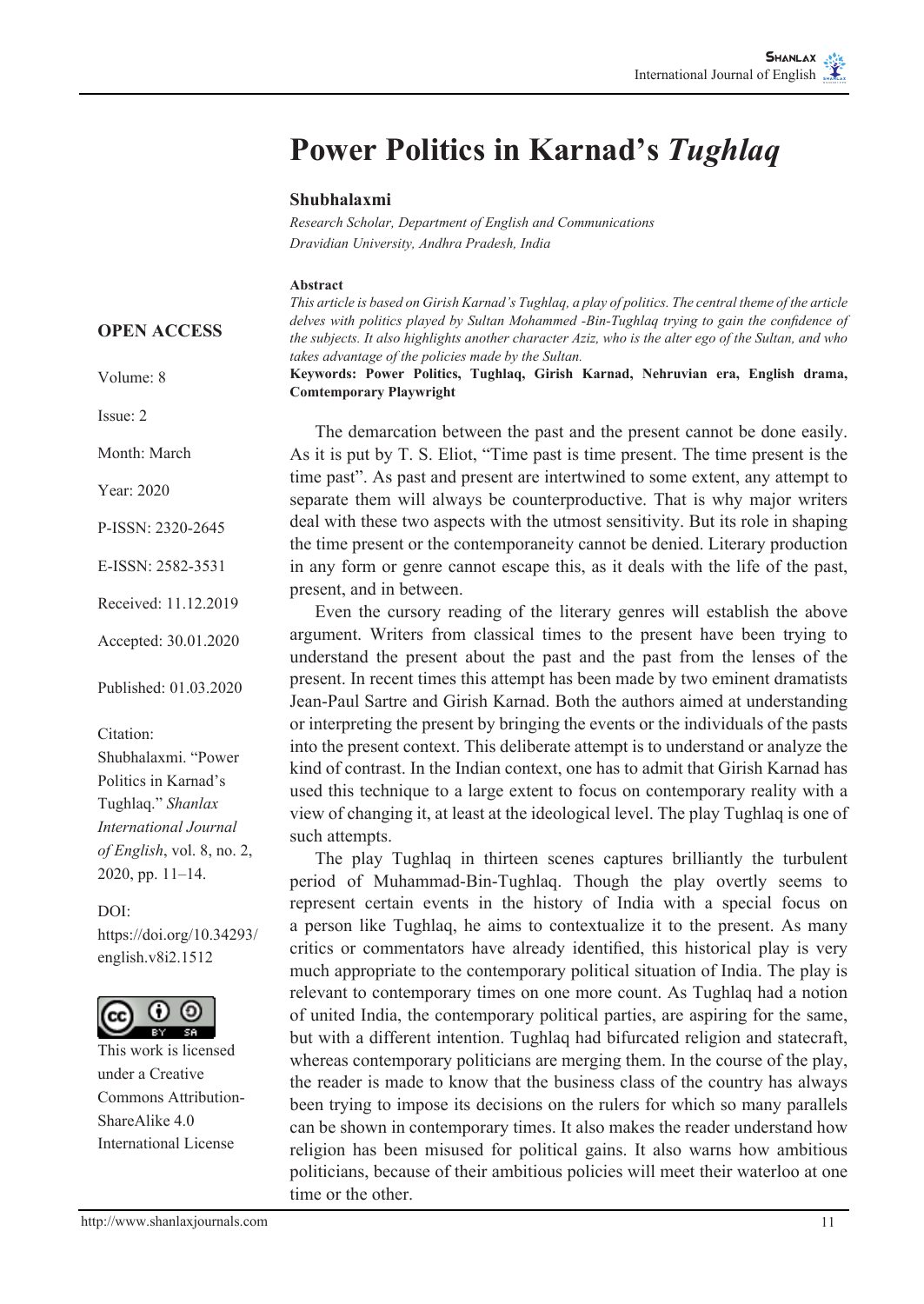Girish Karnad started writing plays with passion. He imbibed myths and history into his plays to make them handy in tackling contemporary issues or themes. Karnad tactfully brings out a part of the history in his play Tughlaq. He tried to be faithful to the history throughout the play and also tried to beautify it with artistic imaginations to suit it to contemporary times. Karnad's compelling allegory on the Nehruvian era was the play Tughlaq.

 R.P. Pradhan says that Karnad's views of Sultan Muhammad-Bin-Tughlaq of the Tughlaq Dynasty resemble contemporary times, as:

And within twenty years, this tremendously capable man had gone to pieces. This seemed to be both due to his impatience, his cruelty, his feeling that he had the only correct answer. And I felt in the early sixties that India had also come very far in the same direction-the twenty years period seemed to me very much a striking parallel.

## (Pradhan, 2012: Pg 84)

 The first seventeen years of Indian independence was the handiwork of the ruling classes, where the chief designer of the official policies was its first Prime Minister Pandit Jawaharlal Nehru. At the behest of the governing class or big business magnets or semi-feudal lords, Nehru's policy of liberalism became a heap of empty words and empty assurances. The actions were undertaken by Nehru in liberating India from the clutches of the feudal lords only added to their power and treasury. Moreover, the money lenders and landlords gained their hold about their business and land dealings, tossing the peasants and farmers to dis-ease.

 Girish Karnad, in his play Tughlaq has shown the man of history as a man of contradiction, the ideal and the real, a man with a divine objective and clever conspiracy. Moreover, Karnad highlights his heroic and satirical qualities.While he triesto attack sarcasm and polemic through satire, he observes with honor the qualities of idealism and his optimistic attitude. These contradicting personalities or behavior leads to the downfall of his empire.

 Tughlaq, a man of vision and wisdom from the beginning of his reign, had decided to take bold and daring steps to safeguard the people of his kingdom and for their welfare. Muhammad-Bin-Tughlaq, despite his knowledge and learning, suffered from the drawback of hastiness and impatience. These ill traits brought him disgrace and notoriety as a starcrossed idealist.

 In the play, Tughlaq in haste decides to transfer the capital of his kingdom from Delhi to Daulatabad. Though his idea in shifting the capital is reasonable, he fails to convince his subjects. His reasons being: Delhi is quite close to the border of the kingdom and faces a threat of attack from the enemies too often, Daulatabad is a city of the Hindus and shifting of the capital from Delhi to Daulatabad will bring about unity among the Hindus and Muslims. Moreover, he persuades his subjects to accompany him to his new capital. Also, torture is meted out at those who fail to accompany the Sultan to his new capital. At the end of the play, he rethinks over his decision and action of shifting the capital from Delhi to Daulatabad and regrets his action. He wants to take a corrective measure and so wants to return to Delhi. With power in hand, the Sultan makes the people believe and behave in a manner he wishes.

 On the one hand, Tughlaq is faced with the danger of revolt from his boyhood friend Ain-ul-Mulk along with an army fairly bigger than his, while on the other Sheikh Imam-ud-din tries to lure people of his place against him. Coincidentally or to the Sultan's luck, Najib informs Tughlaq that the Sheikh closely resembles the Sultan. Tughlaq, a man of wit, conspires to put an end to the upheaval in his kingdom. Tughlaq, a crafty politician, plots against the revolts diplomatically. Though Tughlaq is well acquainted with the talks of Imam-ud-din and knows very well that the Sheikh dislikes him and if given a chance would speak against him, he invites the Sheikh to address a gathering arranged by him. Tughlaq, with great pleasure, arranges one such meeting and invites the people. But unfortunately, none of them arrive at the meeting. He tactfully sketches the situation in such a way that his soldiers are on guard and do not allow anyone to attend the meeting. The soldiers are even ordered to maltreat the people who come out of the house during that time.

 The Sultan, who was a tyrant and fantasizer, was also a man of double standards. He conceived plans and strategies in such a way that even his close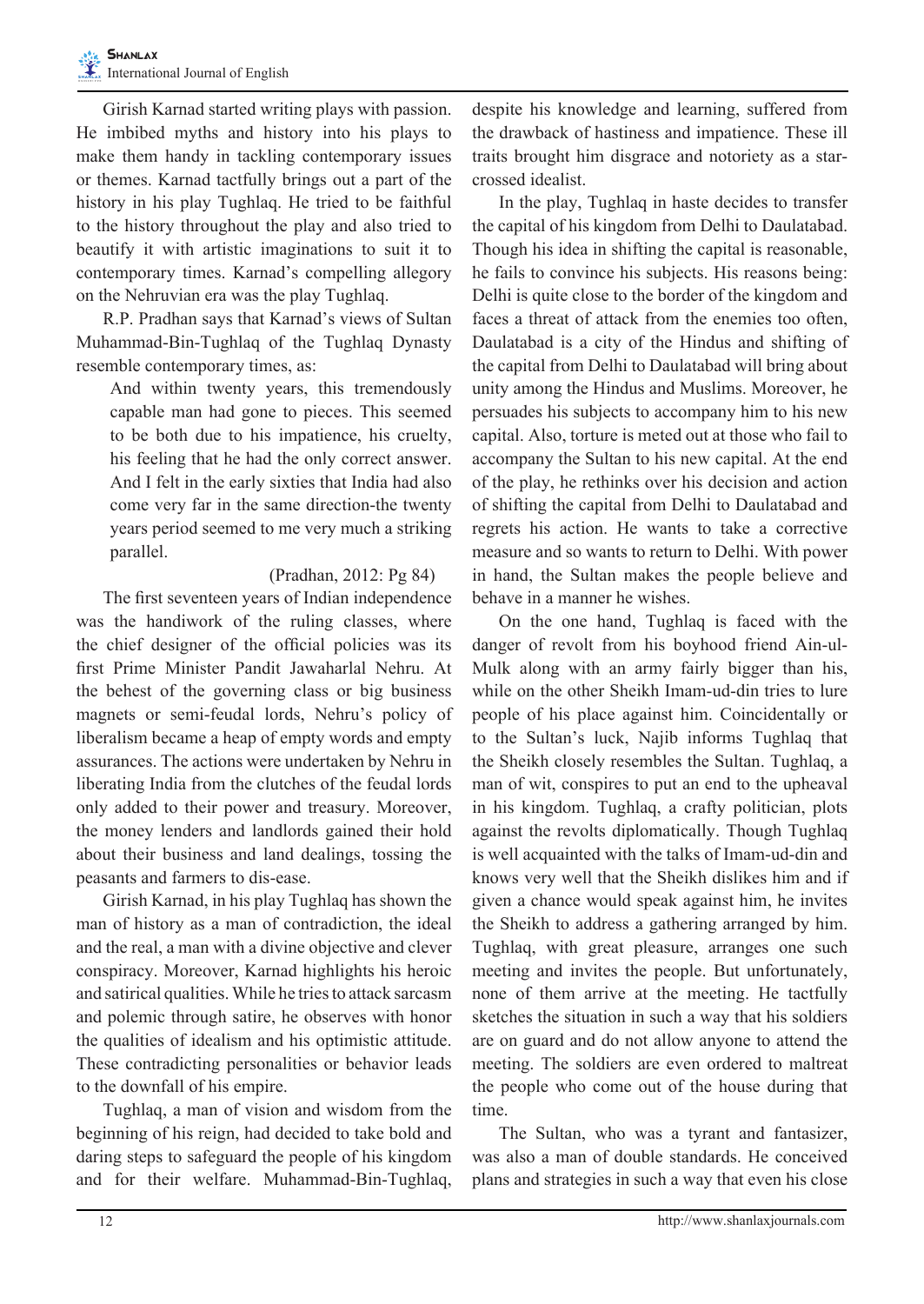associate was unaware of his ideas and plans. He never even hesitated to humiliate the Sheikh when he apprehended danger from him on political and religious grounds. On the pretext of peacemaking with Ain-ul-Mulk, Tughlaq sends the Sheikh with the message of peace as the royal envoy, making sure of non-disclosure of identity. He ensures that the Sheikh is dressed in a royal robe, mounted on an elephant, and resembles the Sultan in every aspect.

 Even before the Sheikh could comprehend, a trumpet is sounded signaling an attack. Soldiers join the envoy in huge numbers and attack Ain-ul-Mulk and his men. Due to the mistaken identity of the Sheikh, he is bombarded with arrows and killed. The Sultan pretends to be in great sorrow at the death of the Sheikh and pronounces pardoning Ain-ul-Mulk and sending him back as the Governor of Avadh.

 Tughlaq's other act of blunder that Karnad sketches are that of introducing copper coins along with silver dinars carrying the same face value. He further provides an opportunity for his subjects to exchange the copper coins for the silver ones. Contrary to the queries raised about his course of action, he questions the faith of the people of China who accept pieces of paper with the Emperor's seal as their currency—taking advantage of the administrative policies of the Sultan, people like Aziz and Aazam allied into the act of minting counterfeit coins. They tried to exploit the system for their benefit.

 The core or the crux of the theme of the play Tughlaq stands on power and politics. Muhammed-Bin-Tughlaq uses religion for his 'power politics.' He, at times, uses and misuses the religious practices to his whims and fancies. Moreover, he pretends to be impartial towards the religious sects only to project a good public image. He makes namaaz or the prayer of the Muslims compulsory, five times a day. Subsequently, he ridicules it and rejects to attend one and also compels the Muslim subjects to abstain from offering prayers.

 Instances can be drawn from the play where Hindu is provided justice only to bring to fore his name and fame in being a king of impartiality. The play highlights the scene of one Vishnu Prasad, a Brahmin from Shiknar, who filed a case against the King himself for the confiscation of his land by the

Sultan's officials. Considering the matter, the Sultan gets the judgment announced as given by the Kazi. The verdict favors Vishnu Prasad. As compensation for the wrong doing, he is to be given five hundred silver dinars and also a post in the Civil Service to ensure regular income. In the announcement, he plays the politics of religion. He makes it clear that he is tolerant of the Hindu religion and wants to incorporate Hindu-Muslim unity in his kingdom. But to his dismay, his favoring of the Hindus only creates doubts in the minds of the Hindus of his manipulation and conspiracy.

 On the one hand, Karnad reveals the mentality of the character Aziz, a Muslim dhobi, who have found the loopholes in the administrative system of the Sultan tries to take advantage of the situation. Being a little manipulative, he makes an effort to get hold of the records of the land, and taking advantage of the mindset of the Sultan takes over the undue amount and job.

 Karnad also throws light on the death of Muhammad-Bin-Tughlaq's father and brother through the conversations of the public. Political stratagem plays the main role with Tughlaq in the center, plotting against his father and brother during the prayer time. A procession held during the prayer time from which an elephant suddenly went wild frightened of the crowd and dashing against the wooden pedal. Thus Muhammad-Bin-Tughlaq was accused of fratricide and parricide. Karnad brings out politics within the family with a succession of Tughlaq to the throne upon the sudden demise of the former sultan. He does not hesitate to order a death sentence of stone unto death for his step-mother, who had loved him the most. Her action of poisoning Najib, an ill adviser of Tughlaq, brought in him rage announcing her death sentence.

 The playwright paints politics as part and parcel of life through the play Tughlaq. Adding color to history, he fictionalizes the characters of Aziz and Aazam to lead to a better interpretation of the play. Aziz provides an account of his stay in Delhi and narrates what he observes from his short stay.

…Only a few months in Delhi and I have discovered a whole new world-politics! My dear fellow, that's where our future is-politics! It's a beautiful world-wealth, success, position,